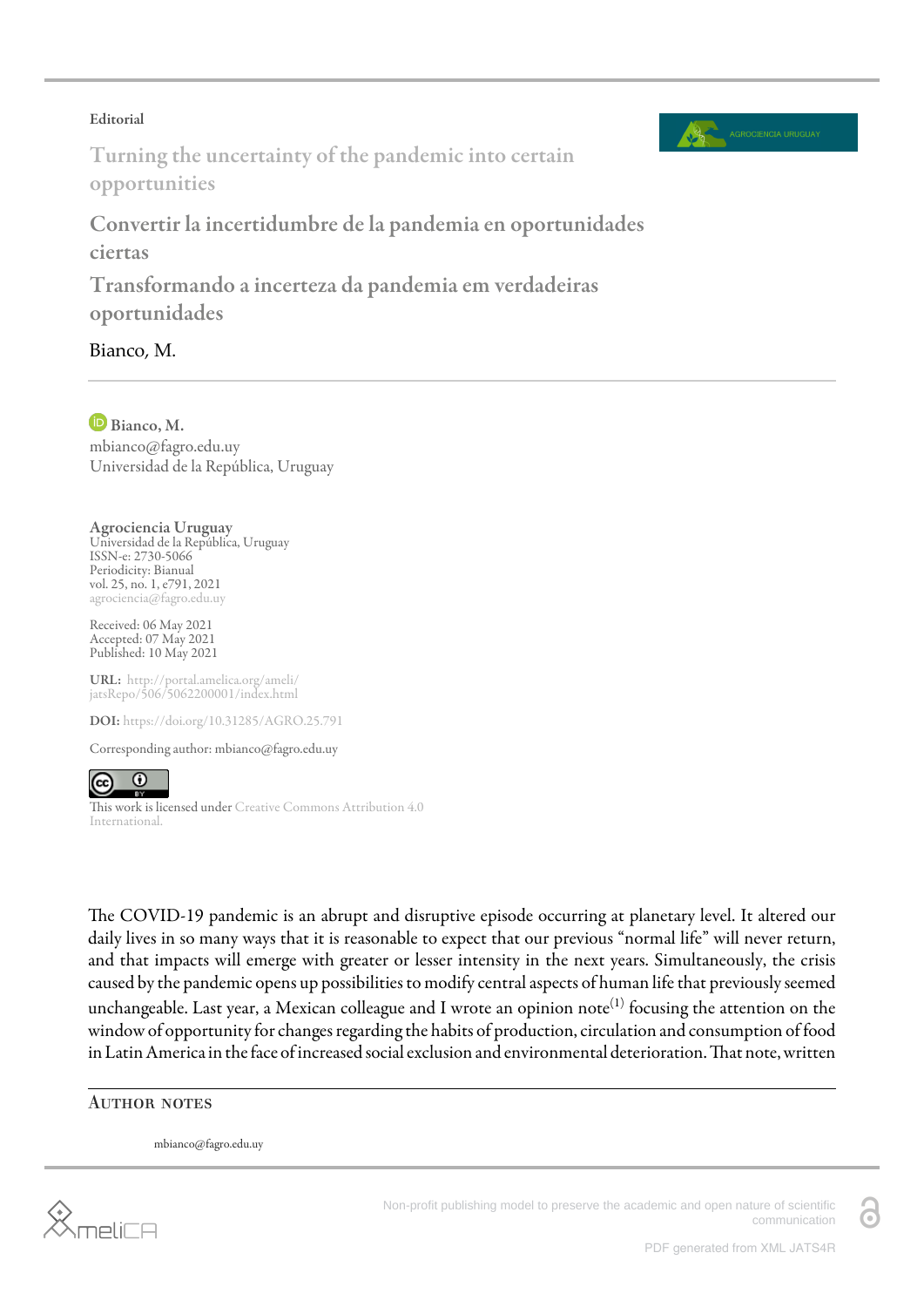during the first semester of the pandemic, highlighted that confinement measures adopted in many countries could threaten food supply, worsening preexisting conditions for poor and vulnerable groups. To the extent that the global agri-food system operates on a planetary scale, just like the pandemic, scarcity of food or high prices could impact food access for many people. However, weakening an international homogeneous system may empower the capacity of countries, or the peoples within them, to begin defining their own agricultural and food production policies in congruence with their socio-economic, cultural, and ecological contexts. Perhaps in that way the diets of "ordinary people" would be less dependent on decisions made thousands of kilometers away from their livelihoods.

As a paradox, the pandemic could open up opportunities to enhance food sovereignty amplifying already existing initiatives. These comprise transition processes towards alternative agricultures and resilient food systems, promotion of short market circuits and local suppliers, increasing urban food gardens, reinforcing policies for family and peasant agriculture through public procurement, among other examples. Innovating to guarantee nutritious and accessible food could emerge as a positive externality remaining in post-pandemic scenarios.

Now that the world has experienced more than a year of pandemic, I take the opportunity of this brief editorial to follow up on the idea of a necessary transformation in light of the accumulated effects of the crisis exacerbated by the pandemic. The following paragraphs rely on some of the contents of the Human Development Report 2020 (HDR) $^{(2)}$  $^{(2)}$  $^{(2)}$  published last December.

In short, the main argument of HDR is that we are causing planetary and social imbalances that destabilize the global system we rely on for survival. Further, it states that pressures on the planet are so intense that the accumulated alterations of ecosystems, being long warned by many scientists, will continue causing amplified passages of unfamiliar pathogens from other species to humans, such as the case of this pandemic. Therefore, a transformation seems urgently needed in the way we live, especially tackling inequalities in human development and cooperating with nature.

Now, in the midst of the current pandemic, we wish to return to the so-called *normality*, even though there was nothing normal in many aspects of our previous life… we were only used to them. Going back to "normal" is not desirable nor acceptable for many communities already suffering the effects of stacked crises: climate change, social inequalities, food insecurity, biodiversity and cultural losses. These impacts are higher for women, ethnic groups, and children.

Agriculture is one of such areas showing potential for transformation and triggering critical reflections regarding research goals. Technology and innovation have a role to play addressing complex problems with multidimensional approaches. In this sense, HDR emphasizes the need to jointly consider social and ecological spheres to address the interconnectedness of socioecological systems. In order to provide more equal and sufficient wellbeing for all social groups, it is necessary to think of socioeconomic, environmental, commercial, and political dimensions evolving together. Obviously, promoting changes at the planetary level requires long-term systemic transformations in production, processing and distribution of agricultural products. Meanwhile, concrete actions can be taken at local and regional levels to deal with the pandemic today, which can contribute to the construction of more autonomous food systems, improving the quality of diets with a higher consumption of fresh foods than processed products: demand and support local policies of food production and circulation, buy direct from the farm whenever possible, eat fresh colorful meals with seasonal ingredients.

Undernourishment and food insecurity affect about 50 million people in Latin America. This is a huge number of people facing difficulties in accessing food, especially meat, dairy products, fruits and vegetables. Their daily intake is insufficient to provide the levels of food energy necessary to maintain an active and healthy life. The link between nutrition, well-being and health is self-evident. Our immune system is strengthened with sufficient quantities of fresh, healthy, nutritious food. The relationship between food consumption and health becomes more evident by the fact that high-risk conditions for covid-19 are directly